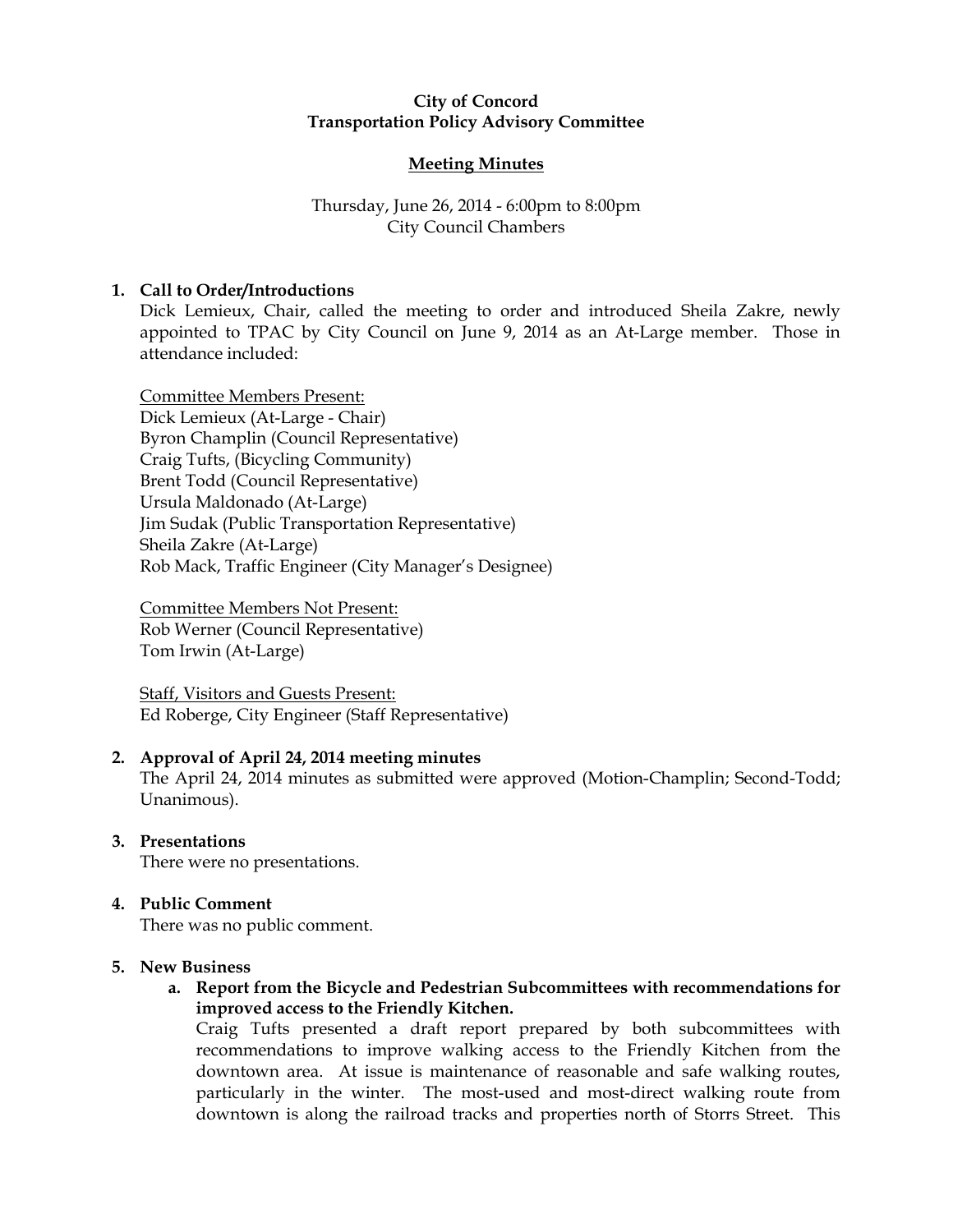route trespasses on private properties and is not maintained. The nearest sidewalk route is via the I-393 Connector sidewalk and Commercial Street, however, this sidewalk is under the jurisdiction of the NHDOT and not plowed in winter. The nearest maintained route is the connection between Horseshoe Pond Place and Commercial Street, however it is unlikely that this is a realistically-used route for pedestrians between downtown and the Friendly Kitchen area. The subcommittee recommendation is to consider a formalized non-vehicle path along the Tunis property (being considered for acquisition by city) and city-owned property (former Agway property). This path would require approval of at-grade rail crossings across both the NHDOT tracks and the Pan Am tracks.

TPAC members discussed the report and recommendations. It was noted that the Friendly Kitchen stated during its Planning Board approval hearing that it would be responsible to plow the I-393 sidewalk. This has not been observed yet, although there was concern noted about potentially unqualified persons plowing this heavilytrafficked location. It was also noted that the Tunis property was not yet available, but might be purchased by early fall. Staff (Administration) was in discussion with Pan Am representatives and NHDOT regarding potential railroad track relocation that might occur if the Tunis property becomes available to the city.

TPAC members felt that the subcommittee recommendations would provide significant public benefit and warranted further consideration, but concurred that further efforts should be coordinated with Administration's efforts to plan for and acquire the needed property and crossing easements. Members suggested that such a connection would have much value to the overall walking/cycling community as it would allow an enhanced connection for non-motorized traffic between the downtown and commercial street areas. TPAC suggested that staff meet with Friendly Kitchen representatives to get feedback on a potential pathway connection. Staff will bring TPAC's discussion on this topic to Administration staff coordinating the Tunis property review.

#### 6. Old Business

## a. Review/update Comprehensive Transportation Policy.

The Chair asked if any members would be interested in drafting up some potential wording updates to facilitate further TPAC discussion. Byron Champlin and Ed Roberge offered to collaborate on a draft.

## 7. Consent Reports

a. Approval of Subcommittee Minutes (Pedestrian, Bicycle, Public Transit, and Traffic Operations).

The following subcommittee minutes were reviewed and accepted by unanimous consent: Public Transportation – April 15, 2014; Public Transportation – May 13, 2014; and Traffic Operations – May 20, 2014.

#### 8. City Council meeting update

At its June 9, 2014 meeting, City Council: referred a request to TOC to consider sidewalk improvements along Borough Road and safety improvements at the Washington/Borough/River intersection. Council also set public hearing for July 14, 2014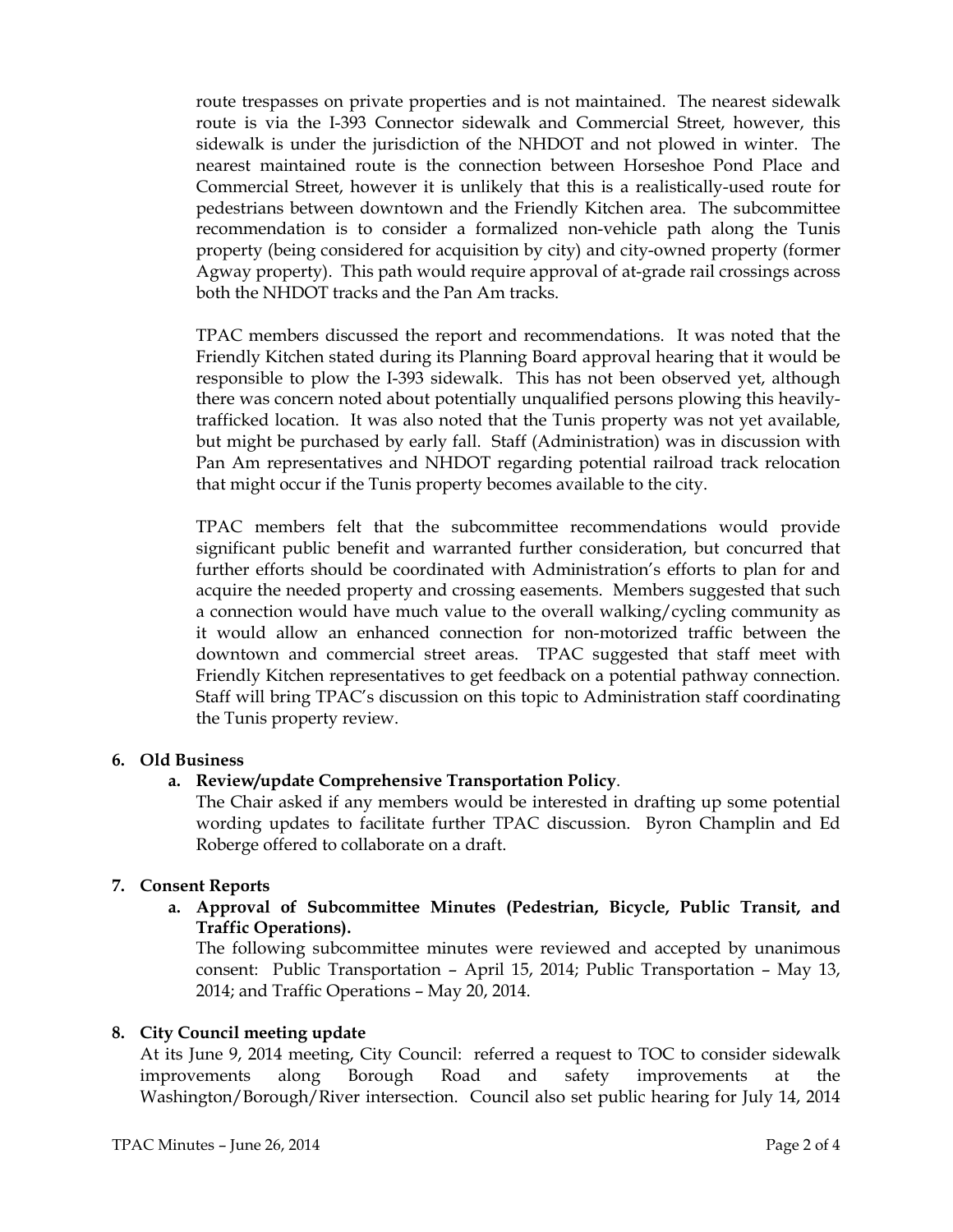to consider parking changes recommended by the Parking Committee along S. Curtisville Road, Christian Avenue and S. Fruit Street.

## 9. TPAC Referrals from City Council, Staff and Chair

a. Referral from Councilor Herschlag regarding excessive traffic speeds in the West Village neighborhood in Penacook. (Council: 4/14/2014, TPAC 4/24/2014)

Rob Mack reported that staff had shared TOC findings with Councilor Hershlag regarding actual speeds and traffic cut through, as well as applicable aspects of the city's traffic management policy, particularly with regard to a request for neighborhood traffic calming. Councilor Hershlag noted that he would meet with constituents to discuss the new information and would reply back to staff on potential next steps.

b. Referral to TOC from Councilor Herschlag requesting that additional traffic calming methods or stop signs be used at the Washington/borough/River intersection, and that consideration be given to filling sidewalk gaps and enhancing pedestrian travel along Borough Road between Alice Drive and River Road. (Council: 6/09/2014, TOC 6/17/2014)

Rob Mack reported that Engineering and General Services staff are collaborating on a potential, low-cost intersection realignment where Borough Road would be aligned to intersect Washington/River Road at a single right-angle location. Engineering is also researching the history of potential sidewalk improvements along Borough Road previously considered and discussed with the neighborhood in roughly 2006-7.

#### 10. Status report on subcommittees

## a. Pedestrian Committee, Ursula Maldonado

Ursula Maldonado reported that TPAC-Ped met jointly with TPAC-Bike in June and worked on the draft Friendly Kitchen access report (Item 5a).

## b. Bike Committee, Craig Tufts

Craig Tufts added that at the June meeting, TPAC-Bike also discussed the ongoing Loudon Road repaving project (D'Amante to NH 106) and staff's efforts to better accommodate bicycle travel along the corridor by implementing minor revisions to the former pavement-line locations. Concerns were also noted regarding the reinstatement of on-street parking along the southerly end of Storrs Street; previously available shoulders for bicycle travel have been filled with parkers, increasing dooring risks.

#### c. Public Transit Committee, Tom Irwin

Brent Todd reported that although the TPAC-PT subcommittee did not formally meet, Tom Irwin was working on developing additional 'performance measures' by which the effectiveness of CAT service can be better measured.

## d. Traffic Operations Committee, Rob Mack

Rob Mack reported that the Traffic Operations Committee met last week and discussed both Council referrals (Items 9a and 9b). There was also discussion of various speeding and signing concerns from residents at various locations.